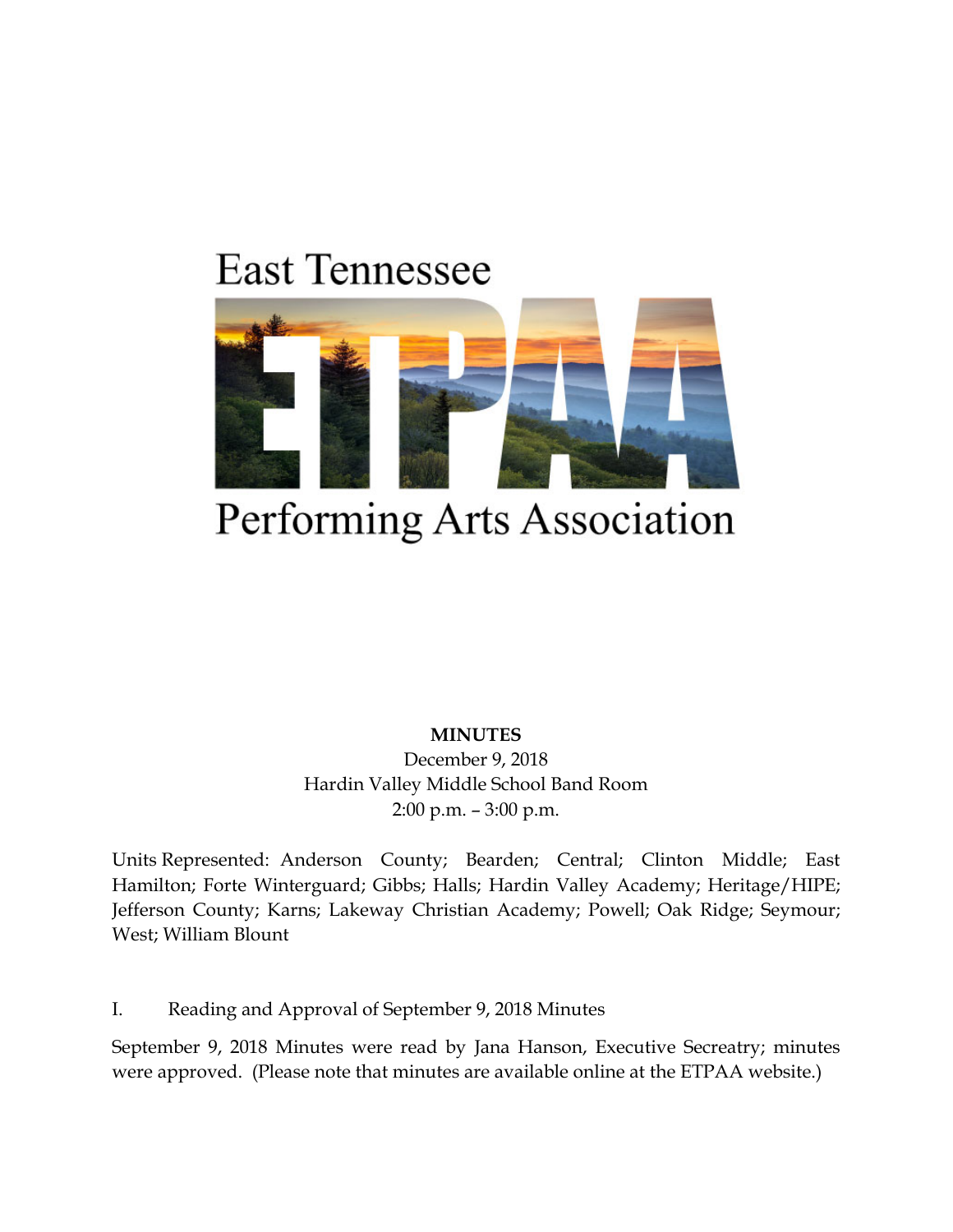## II. Financial Report

Financial report was given by Jana Hanson. Current balance is \$18,208.14. A more detail ledger may be requested by any member. The financial report was approved.

#### III. Clinic

The winterguard clinic will feature roundtable discussions with our clinicians, Bob Thomas and Shelba Waldron. Judges and directors are welcome to attend. The clinic will be held at Cornerstone Academy in Morristown.

## IV. Qualifier

SRAA and SRA, and SAA and SA classes will be grouped together, regardless of which class a group registers in. Judge feedback and director opinions, as well as input from Jim Idol, Colorguard Coordinator, and Vic Truscelli, Judge Coordinator, will divide the classes following the Qualifier. This is happening due to a proposal from Alex Rector. Regular promotion numbers will set any promotions for the season.

## V. Judge Communication

Vic Truscelli, Judge Coordinator, will review any judging concerns via e-mail. Vic listens to all judge commentary from each contest.

#### VI. Host Site / Show Feedback

We will have an online host site and judge evaluation form directors may complete on the Members Only section of the ETPAA website. Concerns and issues will be kept confidential. Positive and negative feedback are welcome.

#### VII. Circuit Sponsorship

ETPAA would like to explore legitimate sponsorship opportunities throughout the community and businesses that cater to indoor percussion and winterguard activity. A